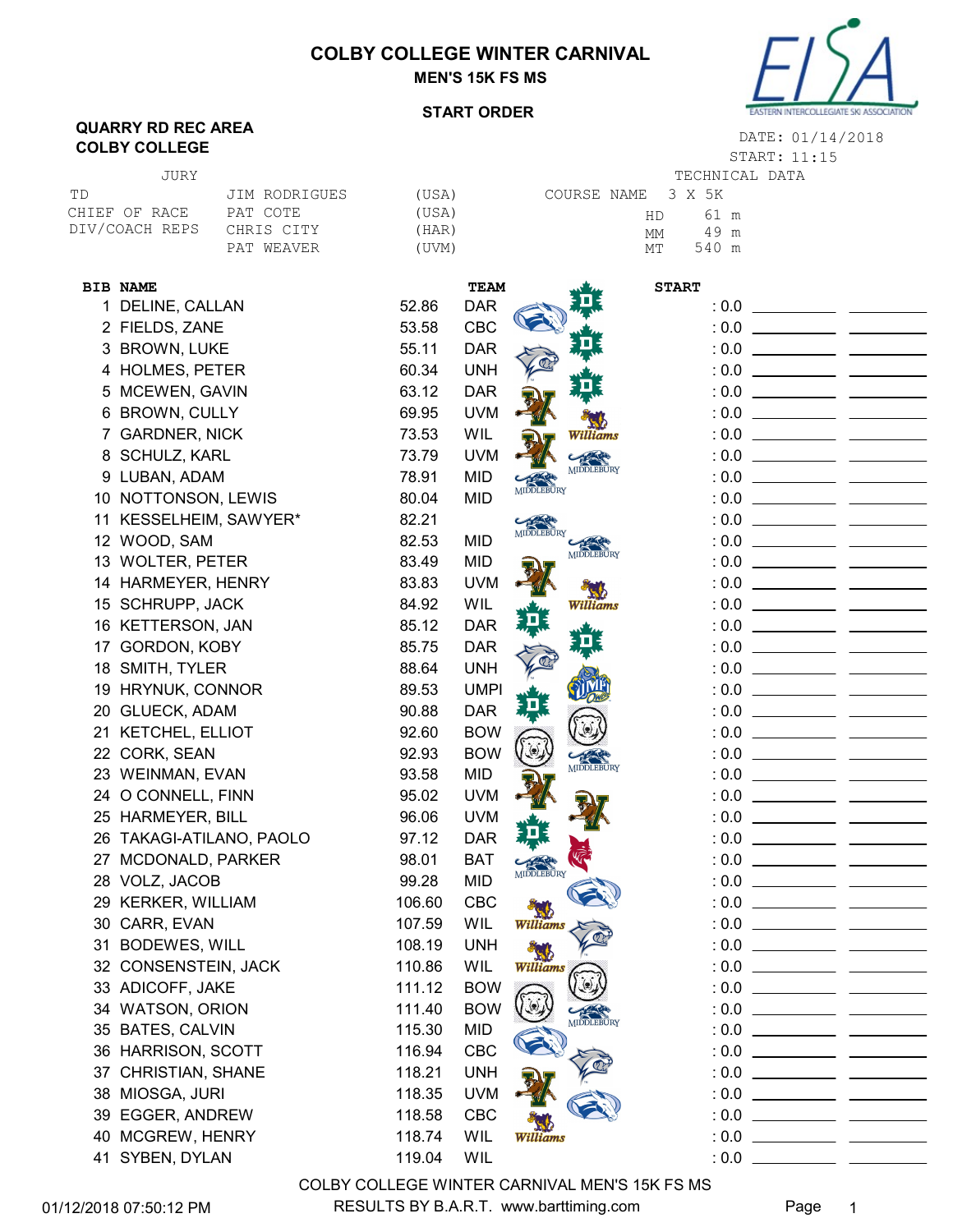|    | <b>BIB NAME</b>                                      |                  | TEAM                     |                    | <b>START</b> |  |
|----|------------------------------------------------------|------------------|--------------------------|--------------------|--------------|--|
|    | 42 BEAN, WALKER                                      | 119.38           | <b>DAR</b>               |                    |              |  |
|    | 43 LIPHART, IAN                                      | 119.85           | <b>CBC</b>               |                    |              |  |
|    | 44 TURGEON, ALEXIS                                   | 120.45           | LAV                      |                    |              |  |
|    | 45 GOSTOUT, CHRISTIAN                                | 121.18           | <b>BOW</b>               |                    |              |  |
|    | 46 SHAHEEN, SAMUEL                                   | 124.86           | <b>BOW</b>               |                    |              |  |
|    | 47 HALL, CARTER                                      | 124.94           | CBC                      |                    |              |  |
|    | 48 SINKLER, SAMUEL                                   | 125.35           | CBC                      |                    |              |  |
|    | 49 RHATIGAN, WILLIAM                                 | 125.98           | <b>HAR</b>               |                    |              |  |
|    | 50 HOUTSMA, GRAHAM                                   | 126.04           | <b>BAT</b>               | <b>VELLE</b>       |              |  |
|    | 51 BOSWELL, RUSSELL                                  | 126.55           | <b>UNH</b>               |                    |              |  |
|    | 52 LUKENS, LEO                                       | 127.41           | <b>BAT</b>               |                    |              |  |
|    | 53 SHANNON, CASEY                                    | 129.79           | <b>UNH</b>               |                    |              |  |
|    | 54 HARTMAN, BRYCE                                    | 130.09           | <b>UNH</b>               |                    |              |  |
|    | 55 GRAF, EMIL                                        | 130.58           | WIL                      | Williams           |              |  |
|    | 56 REILLY, FRANKLIN                                  | 133.58           | WIL                      | Williams & LAWRENC |              |  |
|    | 57 JARVINEN, GEORGE                                  | 135.96           | <b>SLU</b>               | $\frac{1}{2}$      |              |  |
|    | 58 BARTLEY, JASON                                    | 141.93           | <b>UMPI</b>              |                    |              |  |
|    | 59 O'BRIEN, RUSSELL                                  | 144.86           | <b>BOW</b>               |                    |              |  |
|    | 60 VELLE, JAKOB                                      | 147.41           | <b>UNH</b>               |                    |              |  |
|    | 61 O'BRIEN, CHRISTOPHER                              | 148.46           | <b>HAR</b>               | <b>MIDDLEBURY</b>  |              |  |
|    | 62 POLITO, MAX                                       | 148.86           | <b>MID</b>               |                    |              |  |
|    | 63 GREEN, CONNOR                                     | 149.62           | <b>HAR</b>               |                    |              |  |
|    | 64 ECKSTEIN, NOAH                                    | 149.89           | <b>BOW</b>               |                    |              |  |
|    | 65 FITZPATRICK, MACKINLEY                            | 150.10           | <b>HAR</b>               |                    |              |  |
|    | 66 MEYERSON, JACOB                                   | 153.77           | <b>HAR</b>               |                    |              |  |
|    | 67 CULNANE, IAN                                      | 154.44           | <b>BOW</b>               |                    |              |  |
|    | 68 THOMPSON, CONOR                                   | 154.85           | LAV                      |                    |              |  |
|    | 69 BELISLE, RYLAND                                   | 155.10           | SLU                      | MIDDLEBURY         |              |  |
|    | 70 MAHONEY, GABRIEL                                  | 156.85           | <b>MID</b>               |                    |              |  |
| 71 | <b>GORMAN, HENRY</b>                                 | 159.50           | <b>UNH</b>               |                    |              |  |
|    | 72 FOREST, GABRIEL                                   | 161.82           | <b>CBC</b>               |                    |              |  |
|    | 73 CUNNINGHAM, TIMOTHY                               | 167.53           | SLU                      |                    | : 0.0        |  |
|    | 74 HANSON, ANDERS                                    | 168.16           | <b>CBC</b>               |                    |              |  |
|    | 75 MANZELLA, NINO                                    | 169.06           | <b>UMPI</b>              |                    |              |  |
|    | 76 YOUNG, MARK                                       | 175.70           | CBC                      |                    |              |  |
|    | 77 SIGURSLID, HAAKON                                 | 187.64           | <b>HAR</b>               |                    |              |  |
|    | 78 KEENER, BENJAMIN                                  | 189.40           | <b>BAT</b>               |                    |              |  |
|    | 79 RAVENELLE, BRAD                                   | 194.95           | <b>BAT</b>               | <b>VE</b>          |              |  |
|    | 80 FULLER, COLE                                      | 198.49<br>204.77 | <b>BAT</b>               |                    |              |  |
| 81 | <b>GRAY, CONNOR</b><br>82 YOUNG, MATTHEW             | 209.96           | <b>BAT</b><br><b>SLU</b> |                    |              |  |
|    |                                                      | 219.56           | <b>BAT</b>               |                    |              |  |
|    | 83 ROS, CARTER<br>84 WARNER, ALEX                    | 226.11           | <b>SMC</b>               |                    |              |  |
|    |                                                      | 229.66           |                          |                    |              |  |
|    | 85 WEROWINSKI, GEORGE-HENRY<br>86 MCDONALD, MITCHELL | 231.26           | <b>SLU</b><br><b>SMC</b> |                    |              |  |
|    |                                                      |                  |                          |                    |              |  |
|    | 87 DEANGELIS, LUCA                                   | 233.59           | <b>BOW</b>               |                    |              |  |
|    | 88 PIERCE, TUCKER<br>89 THEYERL, BEN                 | 235.43           | <b>BAT</b>               |                    |              |  |
|    |                                                      | 239.78           | <b>CBC</b>               |                    |              |  |
|    | 90 CARNAHAN, BEN                                     | 239.96           | <b>SLU</b><br><b>SLU</b> |                    |              |  |
|    | 91 PERKINS, NATHANIEL<br>92 GAMMELIN, CIRQUE         | 257.63<br>265.08 | <b>BOW</b>               |                    |              |  |
|    | 93 BARBER, TUCKER                                    | 331.89           | <b>BAT</b>               |                    |              |  |
|    | 94 FAHEY, AARON                                      | 508.61           | LAV                      |                    |              |  |
|    |                                                      |                  |                          |                    |              |  |

01/12/2018 07:50:12 PM RESULTS BY B.A.R.T. www.barttiming.com Page 2 COLBY COLLEGE WINTER CARNIVAL MEN'S 15K FS MS